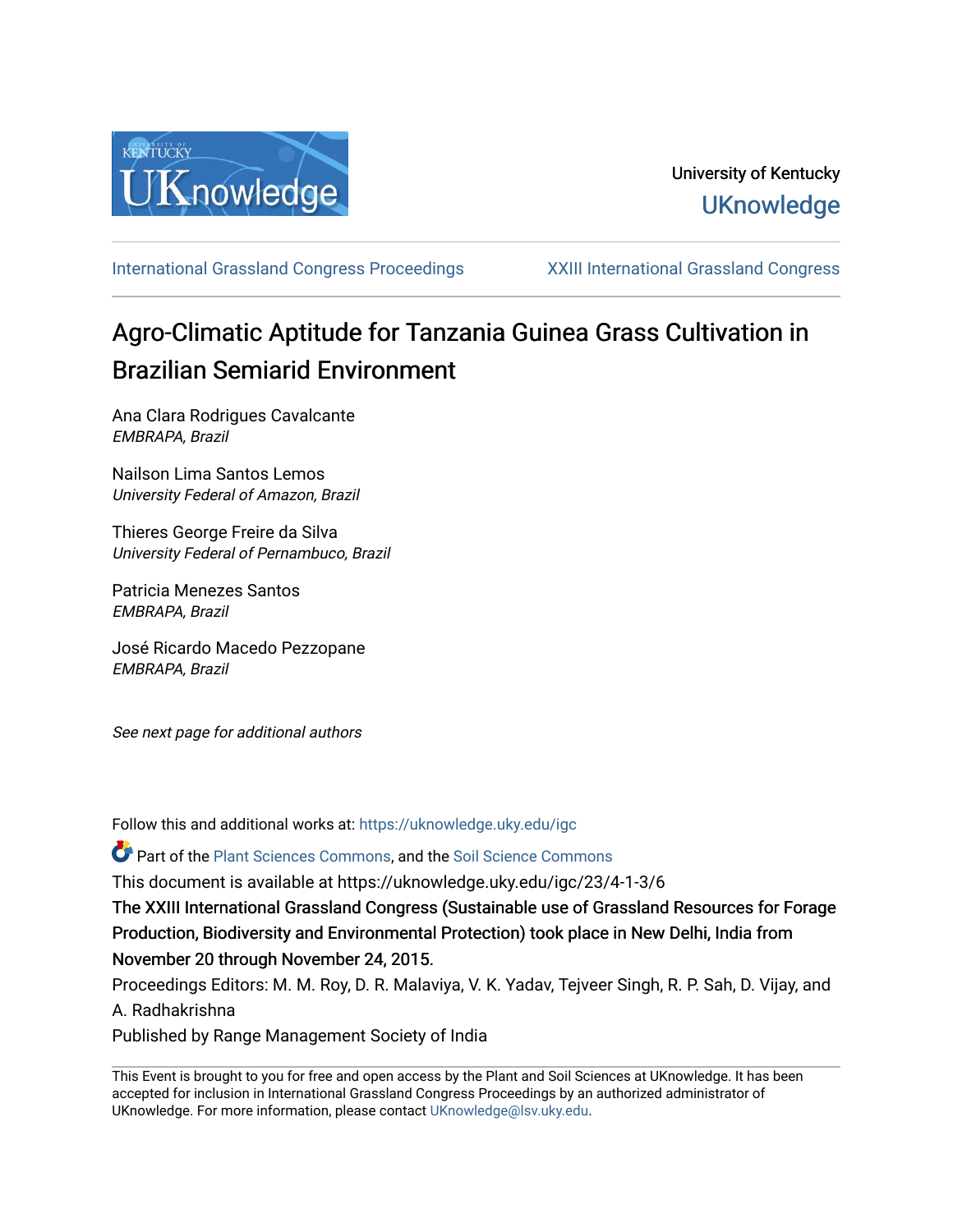# Presenter Information

Ana Clara Rodrigues Cavalcante, Nailson Lima Santos Lemos, Thieres George Freire da Silva, Patricia Menezes Santos, José Ricardo Macedo Pezzopane, and Magno José Duarte Cândido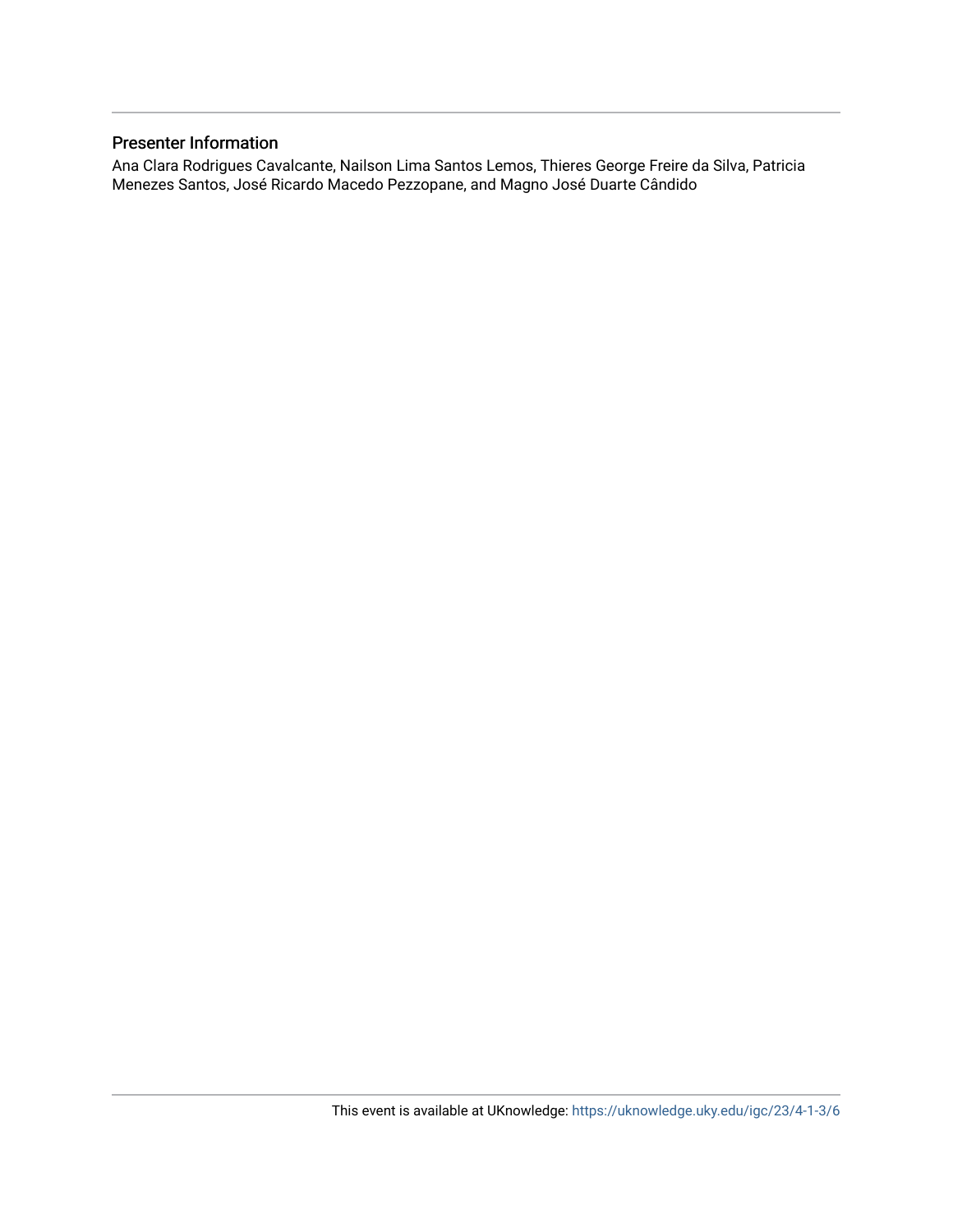Paper ID: 737 **Theme 4.** Biodiversity, conservation and genetic improvement of range and forage species **Sub-theme 4.1.** Plant genetic resources and crop improvement

# **Agro-climatic aptitude for Tanzania guinea grass cultivation in Brazilian semiarid environment**

# **Ana Clara Rodrigues Cavalcante<sup>1</sup> \*, Nailson Lima Santos Lemos<sup>2</sup> , Thieres George Freire da Silva<sup>3</sup> , Patricia Menezes Santos<sup>4</sup> , José Ricardo Macedo Pezzopane<sup>4</sup> , Magno José Duarte Cândido<sup>5</sup>**

<sup>1</sup>Embrapa Goats and Sheep, Sobral, Brazil <sup>2</sup>University Federal of Amazon, Paraupebas, Brazil <sup>3</sup>University Federal of Pernambuco, Serra Talhada, Brazil <sup>4</sup>Embrapa Southeast Livestock, São Carlos, Brazil <sup>5</sup>University Federal of Ceara, Fortaleza, Brazil \*Corresponding author e-mail: [ana.clara@embrapa.br](mailto:ana.clara@embrapa.br)

## **Keywords:** Degree days, Rainfall, Seasonality

## **Introduction**

Tanzania guinea grass is a forage plant recognized in Brazil and part of Latin America due to high forage production in intensive production systems (Jank *et al*., 2010). In irrigation conditions, this plant has also shown excellent performance in semiarid areas. In general, this grass develops well in regions with above 700 mm rainfall, medium texture soils and good fertility, and the main limitation for its production in the tropics is the rainfall (Jank *et al*., 2010).

Future scenarios point to temperature increases, directly impacting evapotranspiration, and there are also many uncertainties in relation to precipitation, with studies indicating increasing droughts in semiarid regions and droughts in areas where this is not currently common. Using tools that can predict this grass productivity in drought situation is very useful in the decision-making process and in the search for pasture use more sustainable strategies.

Simulation models use based on biomass production data is a tool that has helped technicians, producers and governments in fast decision-making processes. This study type has evolved along with geographic information systems, enabling geo processing techniques application, allowing crops productive potential areas delimitation in a quick manner and with reliable results. Suitable areas predetermination allows cost, time and risk reduction with Tanzania guinea grass pastures formation. This research was conducted in order to carry out a simulation to determine suitable areas for Tanzania guinea grass cultivation under rainfed conditions, using forage production data in a Brazilian semiarid environment.

## **Materials and Methods**

Tanzania guinea grass estimated productivity was based on the mathematical model proposed by Pezzopane *et al*., (2012), which assumes simple linear regression parameters obtained from 54 growth cycles of this grass, allowing the calculation of dry matter daily accumulation rate (DMDAR day) in function of degree-days (DD) and soil water relative storage  $(f<sub>swRS</sub>)$ , equation 1: (1) DMDAR day (kg DM ha<sup>-1</sup> day<sup>-1</sup>) = 10.76 DD  $f<sub>swRS</sub>$ 

DMDAR was initially calculated on a monthly scale to 298 observation posts located in the state of Ceará and surrounding regions, seeking this Brazilian semiarid region spatial analysis. In this study, temperature and rainfall observed and estimated data, considering a historical series of 1961-1990 coming from BHGEO clima tool (Northeastern Brazil Climatological Water Balance Geo referencing), and adapted from (D'Angiolella and Vasconcellos, 2012), as well as observed rainfall data from the Department of Atmospheric Sciences, Federal University of Campina Grande, and maximum and minimum temperatures data of the National Institute of Meteorology (Brazil) were used.

Maximum and minimum temperature monthly values were used in the monthly accumulated degree-days (ADDi) calculation, using equation 2: (2)  $ADDi = [(Tmax_i + Tmin_i)/2 - Tb]$ . MDN, to  $Tmin > Tb$ 

Where: Tmax<sub>i</sub> is the daily maximum air temperature (°C); Tmin<sub>i</sub> is the daily minimum air temperature (°C); Tb is base temperature ( $^{\circ}$ C) (equal to 14.3 $^{\circ}$ C); and MDN is the month days number.

Soil water relative storage ( $f_{SWRS}$ ) was determined by the ratio between the current soil water storage and the maximum storage, being calculated as the crop dry matter accumulation penalty factor, according to Pezzopane *et al*. (2012), so that their values ranged from 0 to 1. For this, the current soil water storage was estimated by monthly climatic water balance, using the BHGEO clima spreadsheet. In this spreadsheet, the potential evapotranspiration data (PED) were calculated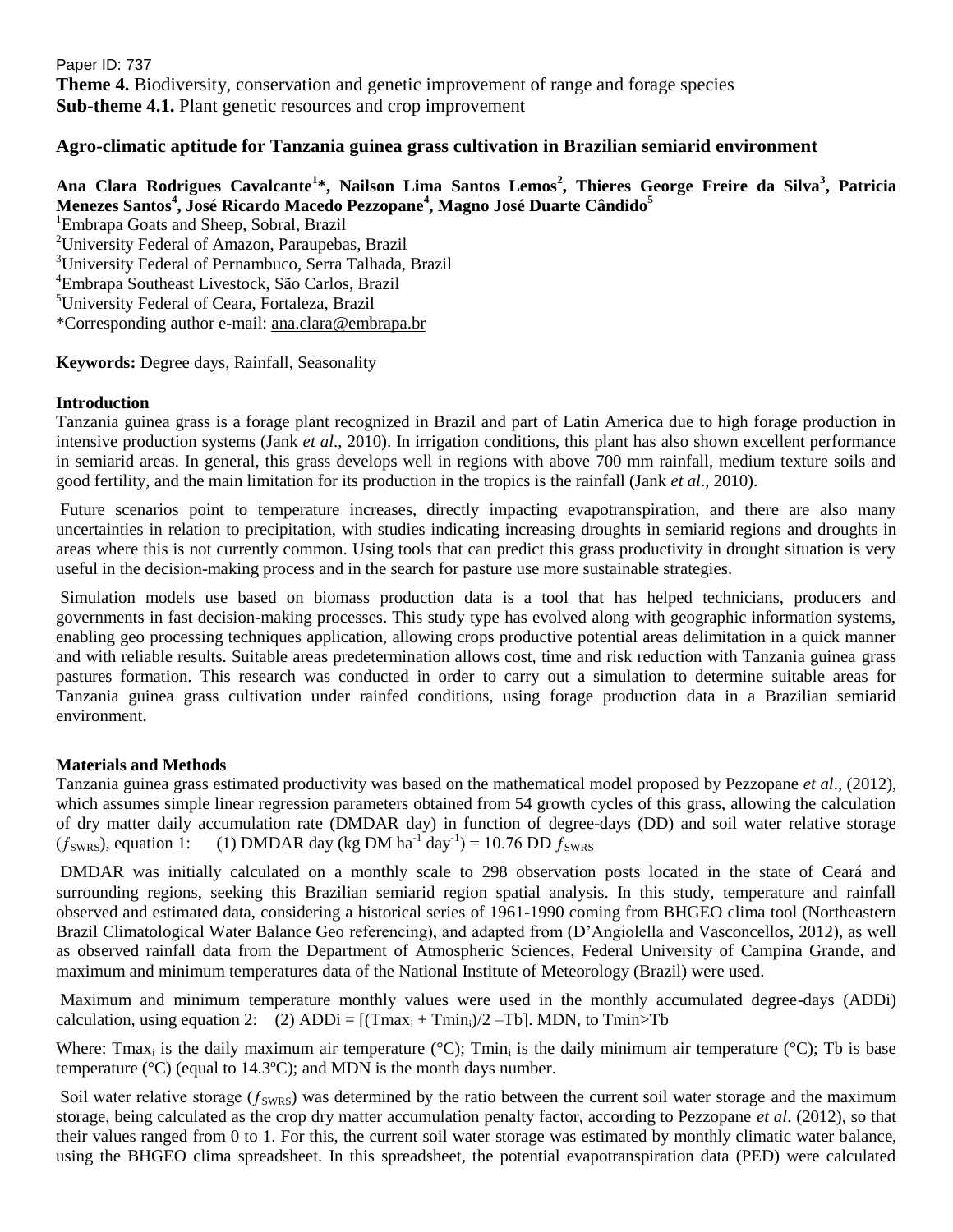according to Thornthwaite's method (1948), adjusted by Camargo *et al*., (1999) in order to avoid underestimation during the dry season. With PED data, crop evapotranspiration was estimated with the average monthly crop coefficient of 0.6 (Rodrigues *et al.,* 2011).

With DMDAR data, a Guinea grass monthly yield relative frequency occurrence above 2750 kg DM ha<sup>-1</sup> month<sup>-1</sup> was obtained, an amount equivalent to 33.000 kg DM ha<sup>-1</sup> year<sup>-1</sup> (Jank *et al.*, 2010) yield, which is the maximum production obtained in rainfed with the crop, in order to define the culture growing seasons. A 70% occurrence probability of monthly productivity values above 2750 kg DM  $ha^{-1}$  month<sup>-1</sup> was assumed in Ceará main meso-regions agricultural calendar establishment. Tanzania guinea grass annual and monthly dry matter production was mapped to the state through the ArcGIS 9.3 version software, using the Spatial Analyst extension and the Ordinary Kriging method.

#### **Results and Discussion**

Tanzania guinea grass production per month is illustrated in Fig. 1. Months where there was higher production were March and April. It is possible to observe, especially during rainy months (January to June), that the productive potential varies depending on the economic mesoregion, which have different climatic conditions, with higher rainfall in the Northwest, North, and Metropolitan regions coastal strip, and also in South Central and Southern regions. From June, part of the "Sertões" and Southern regions, simulated yields were lower than 1250 kg DM, and this pattern is repeated in all the area from August to December, thus with no differences between mesoregions during this period, which is the dry season



Fig. 1: Tanzania guinea grass monthly productivity (kg DM ha<sup>-1</sup> month<sup>-1</sup>) in the respective mesoregions of the state of Ceará (A) Northwest; (B) North; (C) Metropolitan; (D) Sertão; (E) Jaguaribe; (F) South-Central and (G) South.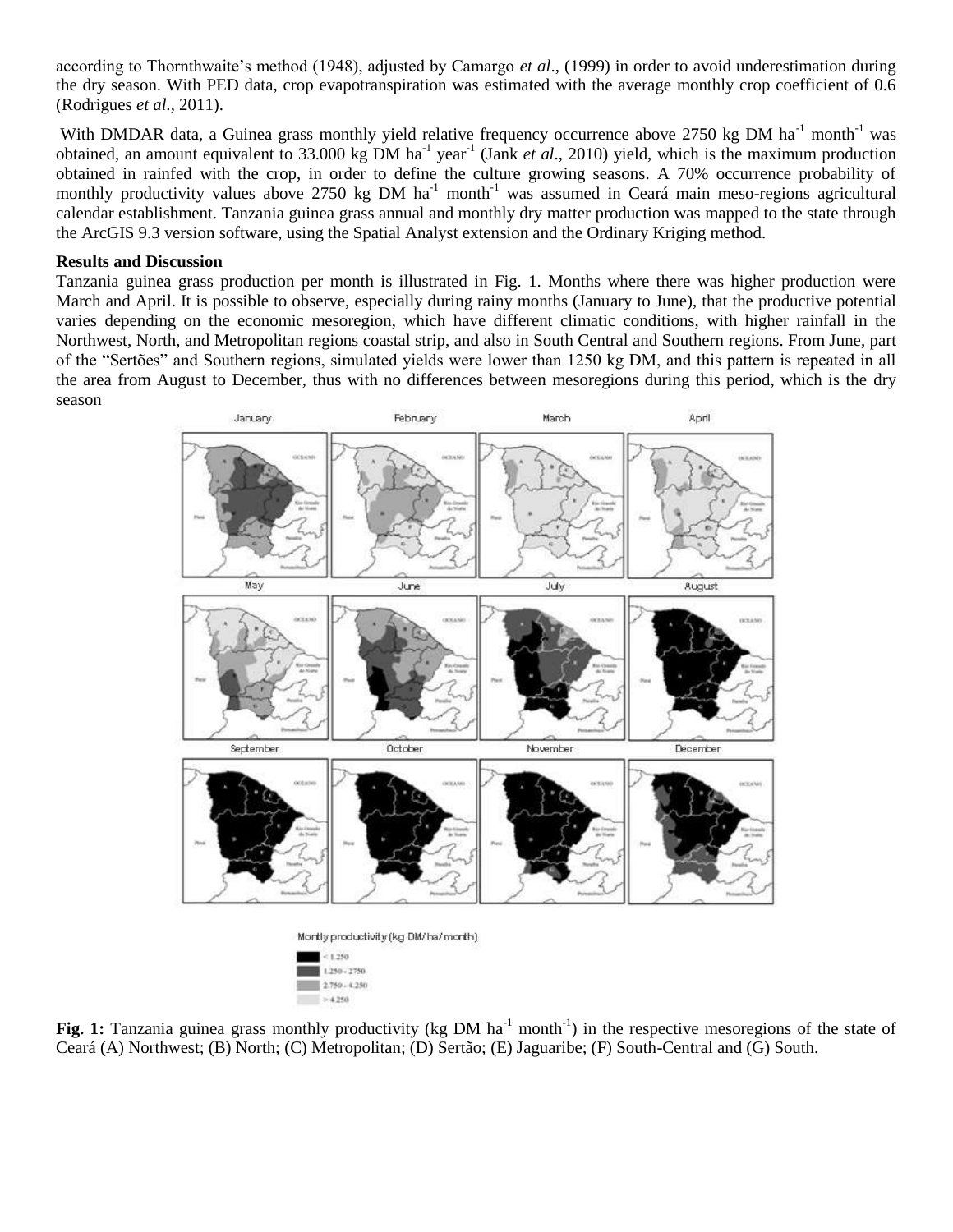**Fig. 2** shows Tanzania guinea grass rainfed cultivation agricultural calendar, in mesoregions representative municipalities of Ceará state which have a weather station. In general, the months from March to May were favorable to graminaceous development. February had relevant production in most mesoregions (Fig. 1).



**Fig. 2:** Tanzania guine grass cultivation agricultural calendar in Ceará based on an at least 70% productivity values occurrence probability above 2.750 kg DM  $ha^{-1}$  month<sup>-1</sup>

Frequency analysis points to Tanzania guinea grass production ability from March to May in the northern mesoregion, represented in Fig. 2, by Sobral and Acaraú municipalities (Fig. 2B and 2C). In the "Sertão" region (Fig. 2E and 2F), represented by Crateús and Quixeramobim, only two months were favorable, but it is possible to see a difference between "Sertões dos Inhamuns" (Crateús) and "Sertão Central" (Quixeramobim) as to the most favorable period, with the first having it earlier (March and April) and the second later (April and May). This difference can be attributed to the regions rainfall regime occurring in different periods. In Jaguaribe, there is production ability in rainfed conditions for three months, being February, March and April in Morada Nova and March, April and May in Jaguaruana. In the South, in Iguatu, city inserted in the center-south mesoregion, it has the potential to produce Tanzania guinea grass (Fig. 2I) pasture in the months from March to May. Similarly, but starting in February, Juazeiro do Norte, southern Ceará, has potential to produce this grass for three months.

These results, it is observed that Tanzania guinea grass cultivation in rainfed becomes a high-risk activity in this Brazilian semiarid region. Rainfall distribution irregularity makes it necessary to look for alternatives, such as irrigation, to enable this grass use, which has high quality and biomass production.

#### **Conclusion**

The semiarid region studied in this paper has aptitude for Tanzania guinea grass in rainfed conditions production during only four months, predominantly from March to May. Weather conditions do not favor this grass growth in the remaining months